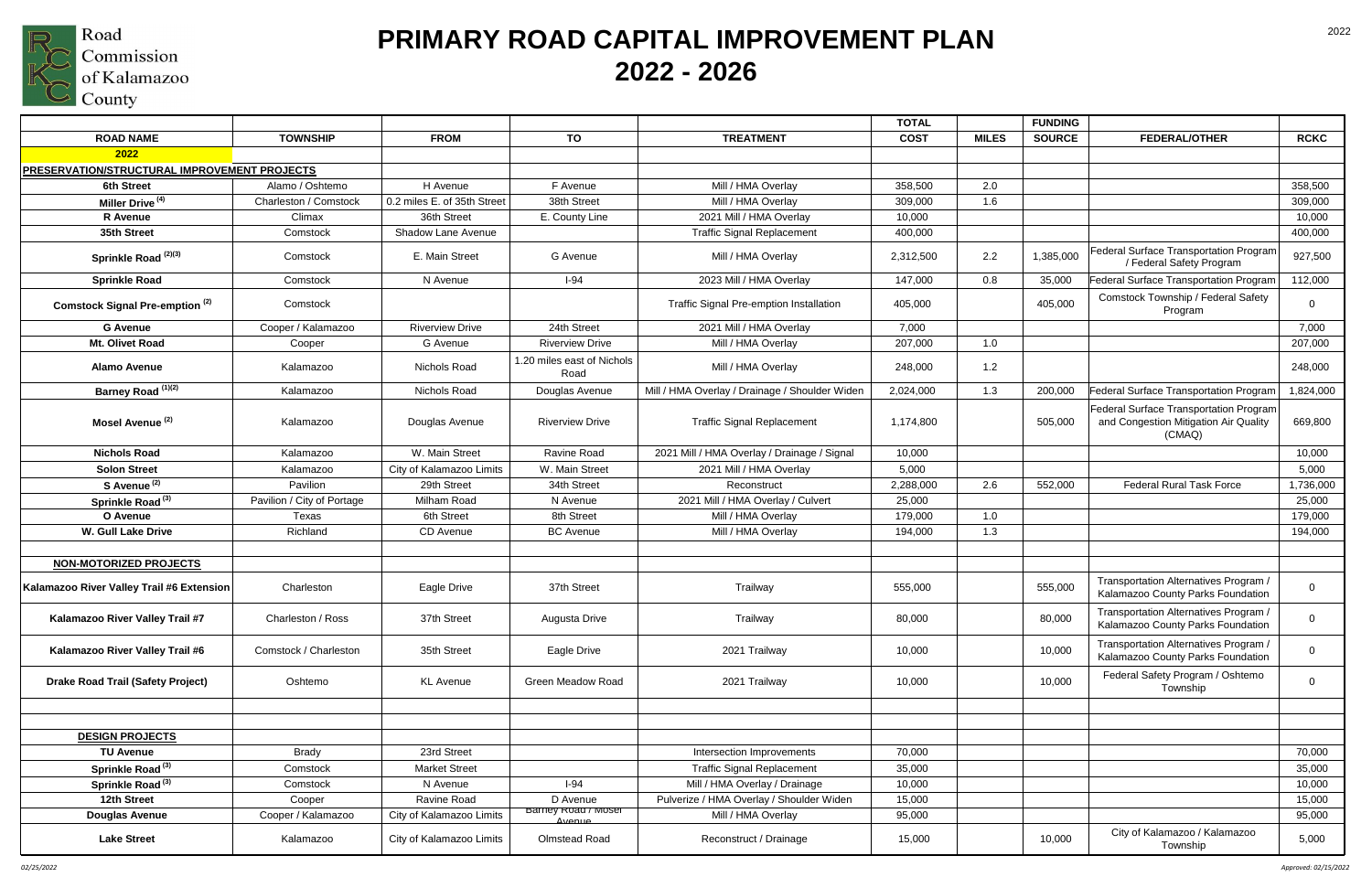

|                                        |                            |                            |                |                                          | <b>TOTAL</b> |              | <b>FUNDING</b> |                                        |             |
|----------------------------------------|----------------------------|----------------------------|----------------|------------------------------------------|--------------|--------------|----------------|----------------------------------------|-------------|
| <b>ROAD NAME</b>                       | <b>TOWNSHIP</b>            | <b>FROM</b>                | TO             | <b>TREATMENT</b>                         | <b>COST</b>  | <b>MILES</b> | <b>SOURCE</b>  | <b>FEDERAL/OTHER</b>                   | <b>RCKC</b> |
| 2022                                   |                            |                            |                |                                          |              |              |                |                                        |             |
| <b>Almena Drive</b>                    | Oshtemo                    | 2nd Street                 |                | Intersection Improvements                | 75,000       |              |                |                                        | 75,000      |
| <b>KL Avenue</b>                       | Oshtemo                    | 11th Street                | Drake Road     | Center Left-Turn Lane                    | 15,000       |              |                |                                        | 15,000      |
| <b>Parkview Avenue</b>                 | Oshtemo                    | 11th Street                | 12th Street    | Intersection Improvements                | 110,000      |              |                |                                        | 110,000     |
| 24th Street / AB Avenue                | Richland                   | D Avenue                   | M-89           | Pulverize / HMA Overlay / Shoulder Widen | 10,000       |              |                |                                        | 10,000      |
| <b>Sprinkle Road</b>                   | Richland                   | over Spring Brook          |                | <b>Bridge Maintenance</b>                | 20,000       |              |                |                                        | 20,000      |
| <b>W</b> Avenue                        | Wakeshma                   | 42nd Street                | 44th Street    | Pulverize / HMA Overlay / Shoulder Widen | 75,000       |              |                |                                        | 75,000      |
|                                        |                            |                            |                |                                          |              |              |                |                                        |             |
|                                        |                            |                            |                | <b>SUBTOTAL</b>                          | 11,503,800   | 15.0         | 3,747,000      |                                        | 7,756,800   |
|                                        |                            |                            |                |                                          |              |              |                |                                        |             |
| <b>PREVENTIVE MAINTENANCE PROJECTS</b> |                            |                            |                |                                          |              |              |                |                                        |             |
| <b>R</b> Avenue                        | Climax                     | 36th Street                | E. County Line | Chip Seal / Fog Seal                     | 239,000      | 6.0          |                |                                        | 239,000     |
| <b>N</b> Avenue                        | Comstock / Pavilion        | Sprinkle Road              | 26th Street    | <b>Ultra Thin Overlay Trial</b>          | 150,000      | 1.0          |                |                                        | 150,000     |
| <b>G</b> Avenue                        | Cooper / Kalamazoo         | <b>Riverview Drive</b>     | 24th Street    | Chip Seal / Fog Seal                     | 80,000       | 1.8          | 64,000         | Federal Surface Transportation Program | 16,000      |
| <b>Nichols Road</b>                    | Kalamazoo                  | W. Main Street             | Ravine Road    | Chip Seal / Fog Seal                     | 85,000       | 1.3          | 68,000         | Federal Surface Transportation Program | 17,000      |
| <b>Solon Street</b>                    | Kalamazoo                  | City of Kalamazoo Limits   | W. Main Street | Chip Seal / Fog Seal                     | 20,000       | 0.5          |                |                                        | 20,000      |
| <b>QR Avenue</b>                       | Pavilion                   | 25th Street                | 29th Street    | Chip Seal / Fog Seal                     | 100,000      | 1.8          |                |                                        | 100,000     |
| <b>S</b> Avenue                        | Pavilion                   | 29th Street                | 34th Street    | Chip Seal / Fog Seal                     | 95,500       | 2.6          |                |                                        | 95,500      |
| (3) Sprinkle Road <sup>(3)</sup>       | Pavilion / City of Portage | Milham Road                | N Avenue       | Chip Seal / Fog Seal                     | 113,500      | 1.2          |                |                                        | 113,500     |
| (3) Sprinkle Road (3)                  | City of Portage            | <b>Centre Street</b>       | Milham Road    | Chip Seal / Fog Seal                     | 205,000      | 2.0          |                |                                        | 205,000     |
| 2nd Street                             | Prairie Ronde              | S. County Line             | W Avenue       | Chip Seal / Fog Seal                     | 143,000      | 3.0          |                |                                        | 143,000     |
| <b>U</b> Avenue                        | Schoolcraft                | <b>Oakland Drive</b>       | Portage Road   | Chip Seal / Fog Seal                     | 93,000       | 2.4          | 74,400         | Federal Surface Transportation Program | 18,600      |
| <b>VW Avenue</b>                       | Schoolcraft                | Schoolcraft Village Limits | 18th Street    | Chip Seal / Fog Seal                     | 75,500       | 1.8          | 60,400         | Federal Surface Transportation Program | 15,100      |
|                                        |                            |                            |                |                                          |              |              |                |                                        |             |
|                                        |                            |                            |                | <b>SUBTOTAL</b>                          | 1,399,500    | 25.4         | 266,800        |                                        | 1,132,700   |
|                                        |                            |                            |                |                                          |              |              |                |                                        |             |
| <b>Crack Fill Countywide</b>           |                            |                            |                |                                          | 125,000      |              |                |                                        | 125,000     |
| <b>HMA Wedging Countywide</b>          |                            |                            |                |                                          | 30,000       |              |                |                                        | 30,000      |
|                                        |                            |                            |                |                                          |              |              |                |                                        |             |
|                                        |                            |                            |                | CHIP SEAL / FOG SEAL SUBTOTAL            | 1,554,500    | 25.4         | 266,800        |                                        | 1,287,700   |
|                                        |                            |                            |                |                                          |              |              |                |                                        |             |
| 2022 Total                             |                            |                            |                |                                          | 13,058,300   | 40.4         | 4,013,800      |                                        | 9,044,500   |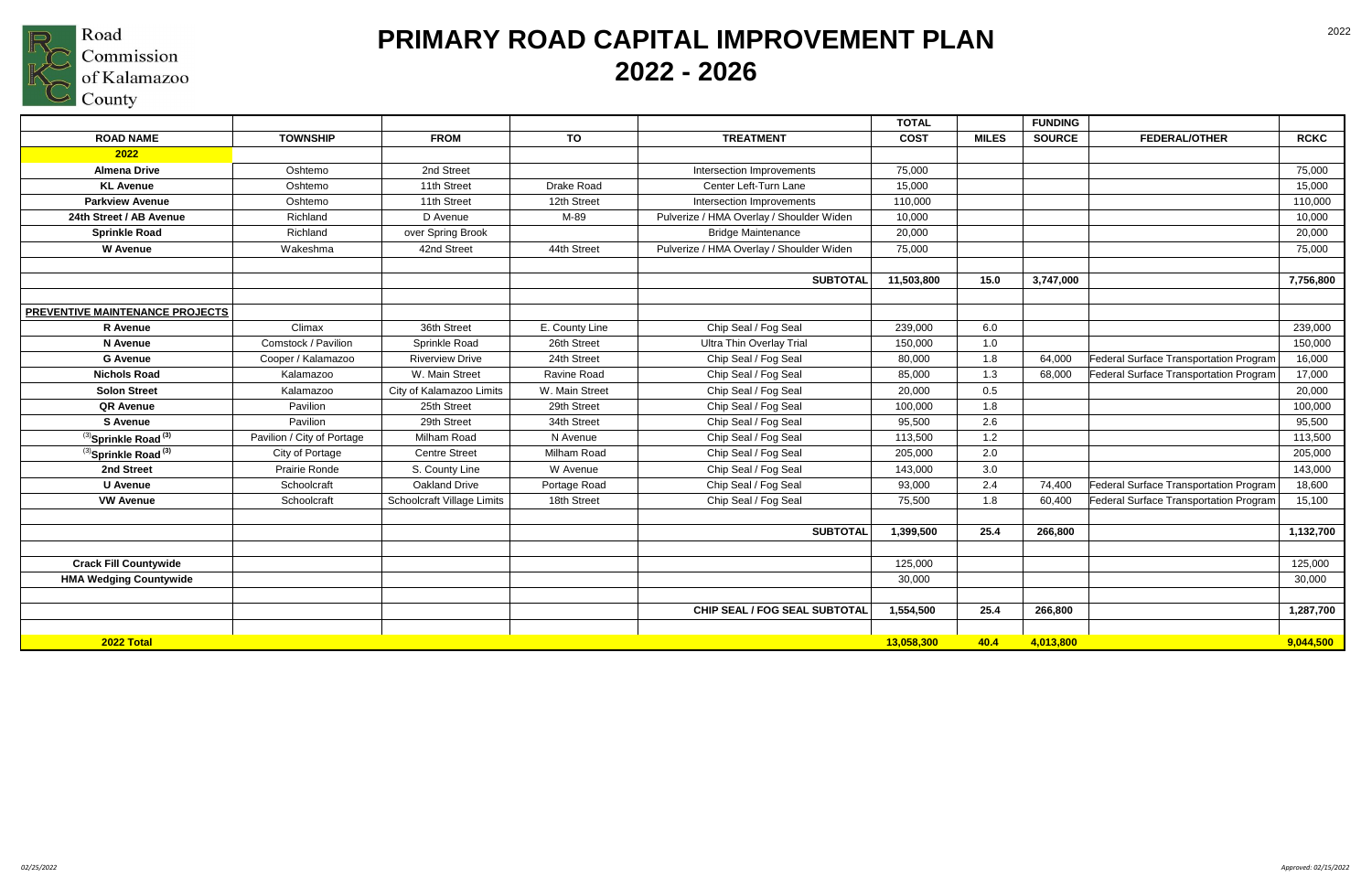

|                                                                  |                              |                          |                               |                                          | <b>TOTAL</b> |              | <b>FUNDING</b> |                                                                            |             |
|------------------------------------------------------------------|------------------------------|--------------------------|-------------------------------|------------------------------------------|--------------|--------------|----------------|----------------------------------------------------------------------------|-------------|
| <b>ROAD NAME</b>                                                 | <b>TOWNSHIP</b>              | <b>FROM</b>              | TO                            | <b>TREATMENT</b>                         | <b>COST</b>  | <b>MILES</b> | <b>SOURCE</b>  | <b>FEDERAL/OTHER</b>                                                       | <b>RCKC</b> |
| 2023                                                             |                              |                          |                               |                                          |              |              |                |                                                                            |             |
| <b>PRESERVATION/STRUCTURAL IMPROVEMENT PROJECTS</b>              |                              |                          |                               |                                          |              |              |                |                                                                            |             |
| 35th Street                                                      | Comstock                     | Shadow Lane Avenue       |                               | <b>Traffic Signal Replacement</b>        | 250,000      |              |                |                                                                            | 250,000     |
| Sprinkle Road <sup>(2)(3)</sup>                                  | Comstock                     | N Avenue                 | $I-94$                        | Mill / HMA Overlay / Drainage            | 1,108,000    | 0.8          | 368,000        | Federal Surface Transportation Program                                     | 740,000     |
| 12th Street $(1)(2)$                                             | Cooper                       | Ravine Road              | D Avenue                      | Pulverize / HMA Overlay / Shoulder Widen | 1,683,000    | 2.50         | 312,500        | <b>Federal Safety Program</b>                                              | 1,370,500   |
| Mt. Olivet                                                       | Cooper                       | G Avenue                 | <b>Riverview Drive</b>        | Mill / HMA Overlay                       | 197,000      | 1.0          |                |                                                                            | 197,000     |
| Douglas Avenue <sup>(2)</sup>                                    | Kalamazoo                    | City of Kalamazoo Limits | Barney Road / Mosel<br>Avenue | Mill / HMA Overlay                       | 1,284,000    | 0.5          | 245,000        | Federal Surface Transportation Program                                     | 1,039,000   |
| <b>Pitcher Street</b>                                            | Kalamazoo                    | City of Kalamazoo Limits | <b>Mosel Avenue</b>           | Mill / HMA Overlay                       | 181,500      | 0.5          |                |                                                                            | 181,500     |
| Almena Drive <sup>(2)</sup>                                      | Oshtemo                      | 2nd Street               |                               | Intersection Improvements                | 740,000      |              | 556,940        | <b>Federal Safety Program</b>                                              | 183,060     |
| 8th Street <sup>(4)</sup>                                        | Oshtemo                      | <b>KL</b> Avenue         | M-43 (W. Main Street)         | Mill / HMA Overlay                       | 169,000      | 1.0          |                | Township Water / Sewer Project                                             | 169,000     |
| <b>Parkview Avenue</b>                                           | Oshtemo                      | 11th Street              | 12th Street                   | Intersection Improvements                | 862,500      |              | 620,000        | <b>Federal Safety Program</b>                                              | 242,500     |
| 24th Street / AB Avenue <sup>(2)</sup>                           | Richland                     | D Avenue                 | M-89                          | Pulverize / HMA Overlay / Shoulder Widen | 2,041,500    | 3.4          | 335,000        | <b>Federal Safety Program</b>                                              | 1,706,500   |
| Sprinkle Road <sup>(2)</sup>                                     | Richland                     | over Spring Brook        |                               | <b>Bridge Maintenance</b>                | 232,500      |              | 163,000        | Local Bridge Program                                                       | 69,500      |
| 48th Street                                                      | Ross                         | 1 mile south of C Avenue | C Avenue                      | Mill / HMA Overlay                       | 142,000      | 1.0          |                |                                                                            | 142,000     |
| E. Gull Lake Drive                                               | Ross                         | C Avenue                 | North County Line             | Mill / HMA Overlay                       | 571,500      | 2.9          |                |                                                                            | 571,500     |
| <b>4th Street</b>                                                | Oshtemo / Texas              | OP Avenue                | <b>Stadium Drive</b>          | Mill / HMA Overlay / Shoulder Widen      | 756,000      | 1.8          |                |                                                                            | 756,000     |
| 5th Street                                                       | Texas                        | Q Avenue                 | PQ Avenue                     | Mill / HMA Overlay                       | 115,000      | 0.5          |                |                                                                            | 115,000     |
| O Avenue <sup>(1)</sup>                                          | Texas                        | 6th Street               | 8th Street                    | Pulverize / HMA Overlay                  | 192,000      | 1.0          |                |                                                                            | 192,000     |
| W Avenue $(1)(2)$                                                | Wakeshma                     | 42nd Street              | 44th Street                   | Pulverize / HMA Overlay / Shoulder Widen | 920,000      | 1.0          | 683,000        | <b>Federal Rural Task Force</b>                                            | 237,000     |
| 36th Street                                                      | Wakeshma                     | over Parker Drain        |                               | <b>Culvert Replacement</b>               | 144,000      |              |                |                                                                            | 144,000     |
| <b>NON-MOTORIZED PROJECTS</b><br>Kalamazoo River Valley Trail #7 | Charleston / Ross            | 37th Street              | Augusta Drive                 | Trailway                                 | 80,000       |              | 80,000         | Transportation Alternatives Program /<br>Kalamazoo County Parks Foundation | 0           |
| <b>DESIGN PROJECTS</b>                                           |                              |                          |                               |                                          |              |              |                |                                                                            |             |
| <b>Primary Road Design</b>                                       |                              |                          |                               | Countywide                               | 100,000      |              |                |                                                                            | 100,000     |
| <b>TU Avenue</b>                                                 | <b>Brady</b>                 | 23rd Street              |                               | Intersection Improvements                | 10,000       |              |                |                                                                            | 10,000      |
| <b>Ravine Road</b>                                               | Cooper / Kalamazoo / Oshtemo | Drake Road               | 12th Street                   | Pulverize / HMA Overlay / Shoulder Widen | 20,000       |              |                |                                                                            | 20,000      |
| 9th Street <sup>(2)</sup>                                        | Oshtemo                      | Stadium Drive            | <b>KL</b> Avenue              | Mill / HMA Overlay                       | 75,000       |              |                |                                                                            | 75,000      |
| <b>Stadium Drive</b>                                             | Oshtemo                      | 8th Street               | 9th Street                    | Mill / HMA Overlay                       | 65,000       |              |                |                                                                            | 65,000      |
| <b>W</b> Avenue                                                  | Wakeshma                     | 44th Street              | 47th Street                   | Pulverize / HMA Overlay / Shoulder Widen | 85,000       |              |                |                                                                            | 85,000      |
| <b>Local Bridge Program</b>                                      |                              |                          |                               | Countywide                               | 60,000       |              |                |                                                                            | 60,000      |
| <b>Safety Project</b>                                            |                              |                          |                               | Countywide                               | 174,500      |              |                |                                                                            | 174,500     |
|                                                                  |                              |                          |                               |                                          |              |              |                |                                                                            |             |
|                                                                  |                              |                          |                               | <b>SUBTOTAL</b>                          | 12,259,000   | 17.9         | 3,363,440      |                                                                            | 8,895,560   |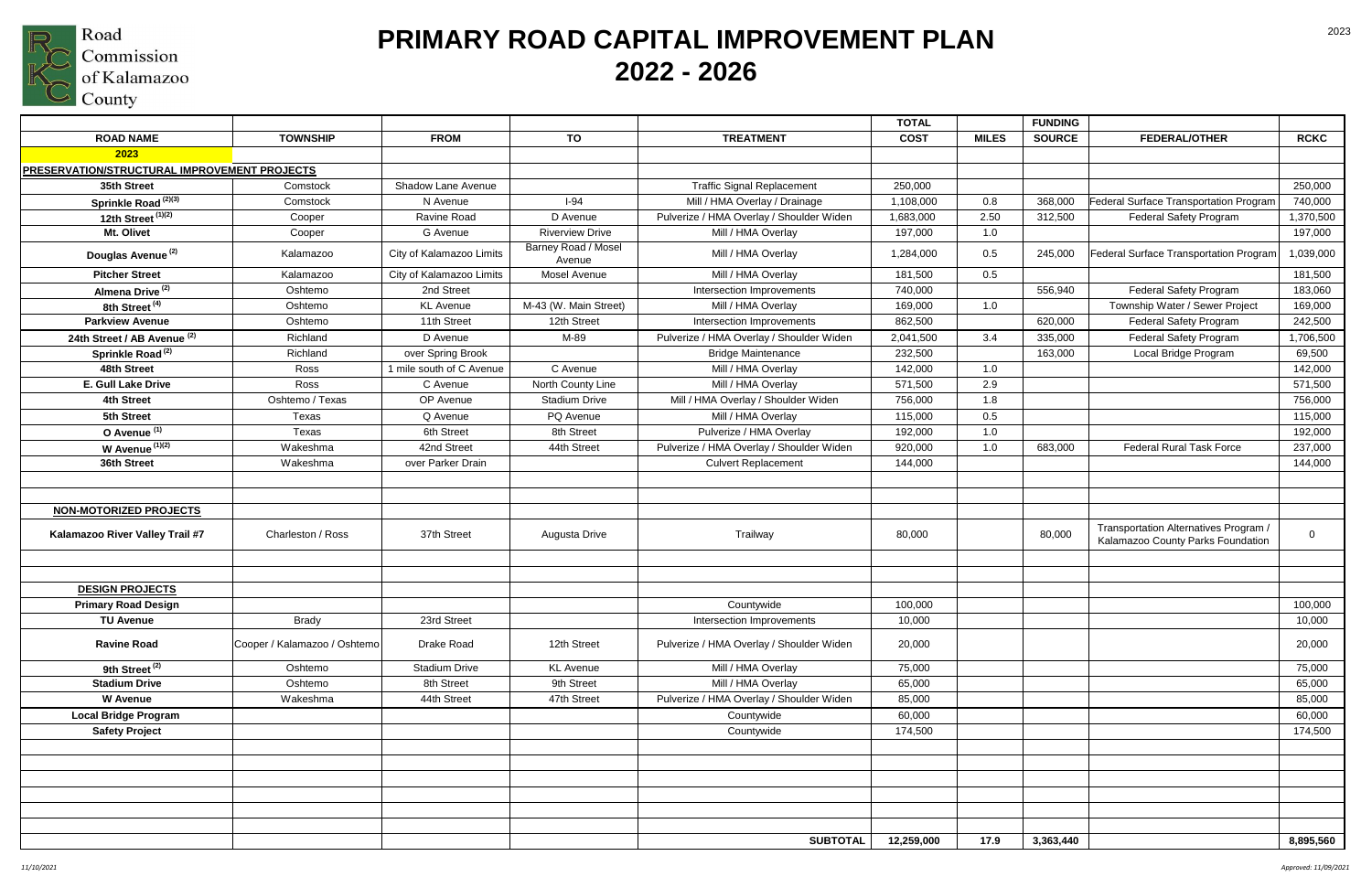

# **PRIMARY ROAD CAPITAL IMPROVEMENT PLAN 2022 - 2026**

|                                        |                             |                          |                        |                                      | <b>TOTAL</b> |              | <b>FUNDING</b> |                      |             |
|----------------------------------------|-----------------------------|--------------------------|------------------------|--------------------------------------|--------------|--------------|----------------|----------------------|-------------|
| <b>ROAD NAME</b>                       | <b>TOWNSHIP</b>             | <b>FROM</b>              | TO                     | <b>TREATMENT</b>                     | <b>COST</b>  | <b>MILES</b> | <b>SOURCE</b>  | <b>FEDERAL/OTHER</b> | <b>RCKC</b> |
| 2023                                   |                             |                          |                        |                                      |              |              |                |                      |             |
| <b>PREVENTIVE MAINTENANCE PROJECTS</b> |                             |                          |                        |                                      |              |              |                |                      |             |
| 29th Street                            | Brady                       | W Avenue                 | U Avenue               | Chip Seal / Fog Seal                 | 63,000       | 2.0          |                |                      | 63,000      |
| <b>W</b> Avenue                        | <b>Brady</b>                | Vicksburg Village Limits | 29th street            | Chip Seal / Fog Seal                 | 63,000       | 2.0          |                |                      | 63,000      |
| Y Avenue                               | <b>Brady</b>                | 24th Street              | 27th Street            | Chip Seal / Fog Seal                 | 47,500       | 1.5          |                |                      | 47,500      |
| 35th Street                            | Comstock                    | City of Galesburg Limit  | G Avenue               | Chip Seal / Fog Seal                 | 104,500      | 2.5          |                |                      | 104,500     |
| N Avenue                               | Comstock / Pavilion         | 26th Street              | 34th Street            | Chip Seal / Fog Seal                 | 186,500      | 4.0          |                |                      | 186,500     |
| Sprinkle Road <sup>(2)</sup>           | Comstock                    | E. Main Street           | G Avenue               | Chip Seal / Fog Seal                 | 189,500      | 2.2          |                |                      | 189,500     |
| <b>Douglas</b>                         | Cooper                      | <b>B</b> Avenue          | <b>Baseline Road</b>   | Chip Seal / Fog Seal                 | 50,500       | 1.2          |                |                      | 50,500      |
| <b>Barney Road</b>                     | Kalamazoo                   | Nichols Road             | Douglas Avenue         | Chip Seal / Fog Seal                 | 67,500       | 1.3          |                |                      | 67,500      |
| <b>East Main Street</b>                | Kalamazoo                   | <b>Wallace Street</b>    | <b>Humphrey Street</b> | Chip Seal / Fog Seal                 | 21,500       | 0.3          |                |                      | 21,500      |
| <b>Lake Street</b>                     | Kalamazoo                   | City of Kalamazoo Limits | Olmstead Road          | Chip Seal / Fog Seal                 | 48,500       | 0.8          |                |                      | 48,500      |
| 8th Street                             | Prairie Ronde               | XY Avenue                | U Avenue               | Chip Seal / Fog Seal                 | 127,000      | 3.4          |                |                      | 127,000     |
| <b>XY Avenue</b>                       | Prairie Ronde / Schoolcraft | 8th Street               | <b>US-131</b>          | Chip Seal / Fog Seal                 | 93,500       | 2.5          |                |                      | 93,500      |
| 8th Street                             | Texas                       | R Avenue                 | Q Avenue               | Chip Seal / Fog Seal                 | 41,500       | 0.9          |                |                      | 41,500      |
| <b>W</b> Avenue                        | Wakeshma                    | 36th Street              | 42nd street            | Chip Seal / Fog Seal                 | 143,000      | 3.0          |                |                      | 143,000     |
|                                        |                             |                          |                        |                                      |              |              |                |                      |             |
| <b>Crack Fill Countywide</b>           |                             |                          |                        |                                      | 125,000      |              |                |                      | 125,000     |
| <b>HMA Wedging Countywide</b>          |                             |                          |                        |                                      | 30,000       |              |                |                      | 30,000      |
|                                        |                             |                          |                        |                                      |              |              |                |                      |             |
|                                        |                             |                          |                        | <b>CHIP SEAL / FOG SEAL SUBTOTAL</b> | 1,402,000    | 27.6         | $\mathbf 0$    |                      | 1,402,000   |
|                                        |                             |                          |                        |                                      |              |              |                |                      |             |
| 2023 Total                             |                             |                          |                        |                                      | 13,661,000   | 45.5         | 3,363,440      |                      | 10,297,560  |

| <b>FEDERAL/OTHER</b> | <b>RCKC</b> |
|----------------------|-------------|
|                      |             |
|                      | 63,000      |
|                      | 63,000      |
|                      | 47,500      |
|                      |             |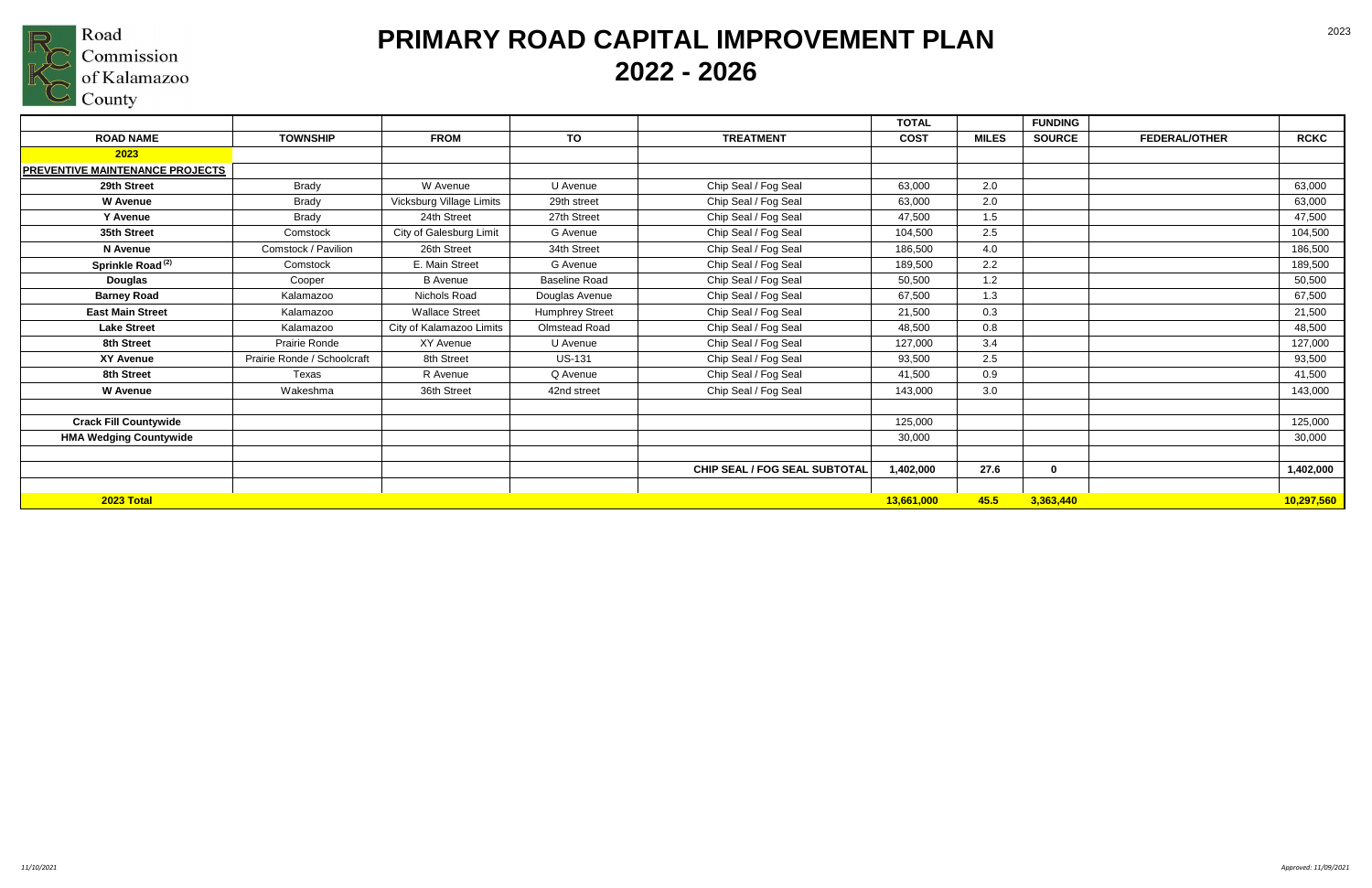

|                                                     |                              |                               |                                |                                          | <b>TOTAL</b> |              | <b>FUNDING</b> |                                               |             |
|-----------------------------------------------------|------------------------------|-------------------------------|--------------------------------|------------------------------------------|--------------|--------------|----------------|-----------------------------------------------|-------------|
| <b>ROAD NAME</b>                                    | <b>TOWNSHIP</b>              | <b>FROM</b>                   | TO                             | <b>TREATMENT</b>                         | <b>COST</b>  | <b>MILES</b> | <b>SOURCE</b>  | <b>FEDERAL/OTHER</b>                          | <b>RCKC</b> |
| 2024                                                |                              |                               |                                |                                          |              |              |                |                                               |             |
| <b>PRESERVATION/STRUCTURAL IMPROVEMENT PROJECTS</b> |                              |                               |                                |                                          |              |              |                |                                               |             |
| 2nd Street                                          | Alamo                        | D Avenue                      | AB Avenue                      | Mill /HMA Overlay                        | 619,500      | 2.9          |                |                                               | 619,500     |
| 6th Street                                          | Alamo                        | D Avenue                      | Ravine Road                    | Mill / HMA Overlay                       | 598,000      | 2.8          |                |                                               | 598,000     |
| TU Avenue <sup>(2)</sup>                            | <b>Brady</b>                 | 23rd Street                   |                                | Intersection Improvements                | 472,500      |              | 300,000        | <b>Federal Safety Program</b>                 | 172,500     |
| UV Avenue <sup>(4)</sup>                            | <b>Brady</b>                 | 26th Street                   | 29th Street                    | Mill / HMA Overlay                       | 389,000      | 1.7          |                |                                               | 389,000     |
| TU Avenue/23rd Street/U Avenue (1)(4)               | Brady / Schoolcraft          | Portage Road                  | Sprinkle Road                  | Reconstruct                              | 2,083,500    | 2.8          |                |                                               | 2,083,500   |
| <b>MN Avenue</b>                                    | Comstock                     | 28th Street                   | 29th Street                    | Mill / HMA Overlay                       | 114,500      | 0.5          |                |                                               | 114,500     |
| Sprinkle Road <sup>(3)</sup>                        | Comstock                     | <b>Market Street</b>          |                                | <b>Traffic Signal Replacement</b>        | 250,000      |              |                |                                               | 250,000     |
| <b>Riverview Drive</b>                              | Cooper                       | Mount Olivet Road             | N. County Line                 | Mill / HMA Overlay                       | 1,281,500    | 5.6          |                |                                               | 1,281,500   |
| Ravine Road <sup>(1)(2)</sup>                       | Cooper / Kalamazoo / Oshtemo | Drake Road                    | 12th Street                    | Pulverize / HMA Overlay / Shoulder Widen | 1,209,500    | 1.1          | 806,400        | Federal Surface Transportation Program        | 403,100     |
| <b>Alamo Avenue</b>                                 | Kalamazoo                    | Nichols Road                  | City of Kalamazoo Limits       | Mill / HMA Overlay                       | 274,500      | 1.2          |                |                                               | 274,500     |
| <b>Kendall Avenue</b>                               | Kalamazoo                    | City of Kalamazoo Limits      | <b>West Main Street</b>        | Mill / HMA Overlay                       | 114,500      | 0.5          |                |                                               | 114,500     |
| 9th Street $\overline{^{(2)(3)}}$                   | Oshtemo                      | <b>Stadium Drive</b>          | <b>KL</b> Avenue               | Mill / HMA Overlay                       | 1,948,000    | 1.5          | 1,352,800      | Federal Surface Transportation Program        | 595,200     |
| Stadium Drive <sup>(2)</sup>                        | Oshtemo                      | 8th Street                    | 9th Street                     | Mill / HMA Overlay                       | 1,200,500    | 0.5          | 827,200        | <b>Federal Surface Transportation Program</b> | 373,300     |
| N Avenue <sup>(1)</sup>                             | Oshtemo                      | 9th Street                    | 11th Street                    | Reconstruct                              | 1,221,500    | 1.0          |                |                                               | 1,221,500   |
| $Q$ Avenue $(1)(2)$                                 | Pavilion                     | 29th Street                   | 33rd Street                    | Pulverize / HMA Overlay / Shoulder Widen | 1,200,000    | 2.0          | 630,000        | <b>Federal Rural Task Force</b>               | 570,000     |
| 34th Street                                         | Pavilion                     | Q Avenue                      | N Avenue                       | Mill / HMA Overlay                       | 686,500      | 3.0          |                |                                               | 686,500     |
| 27th Street / D Avenue <sup>(1)</sup>               | Richland                     | M-89                          | <b>Richland Village Limits</b> | Mill / HMA Overlay / Shoulder Widen      | 1,270,000    | 3.8          |                |                                               | 1,270,000   |
| C Avenue <sup>(1)</sup>                             | Ross                         | E. Gull Lake Drive            | 48th Street                    | Mill / HMA Overlay / Shoulder Widen      | 2,033,000    | 4.5          |                |                                               | 2,033,000   |
| Shaver Road <sup>(3)</sup>                          | Schoolcraft                  | <b>City of Portage Limits</b> | U Avenue                       | Mill / HMA Overlay                       | 686,500      | 3.0          |                |                                               | 686,500     |
| 12th Street                                         | Texas                        | ON Avenue                     | <b>Texas Drive</b>             | Mill / HMA Overlay                       | 107,000      | 0.5          |                |                                               | 107,000     |
| Bridge Project <sup>(2)</sup>                       |                              |                               |                                | <b>Bridge Project</b>                    | 975,000      |              | 890,000        | Local Bridge Program                          | 85,000      |
| Safety Project <sup>(2)</sup>                       |                              |                               |                                | Countywide                               | 1,450,000    |              | 1,000,000      | <b>Federal Safety Program</b>                 | 450,000     |
|                                                     |                              |                               |                                |                                          |              |              |                |                                               |             |
|                                                     |                              |                               |                                |                                          |              |              |                |                                               |             |
| <b>DESIGN PROJECTS</b>                              |                              |                               |                                |                                          |              |              |                |                                               |             |
| <b>Primary Road Design</b>                          |                              |                               |                                | Countywide                               | 200,000      |              |                |                                               | 200,000     |
| <b>Federal Aid Project Design</b>                   |                              |                               |                                | Countywide                               | 200,000      |              |                |                                               | 200,000     |
| <b>Local Bridge Program</b>                         |                              |                               |                                | Countywide                               | 60,000       |              |                |                                               | 60,000      |
| <b>Safety Project</b>                               |                              |                               |                                | Countywide                               | 200,000      |              |                |                                               | 200,000     |
|                                                     |                              |                               |                                |                                          |              |              |                |                                               |             |
|                                                     |                              |                               |                                | <b>SUBTOTAL</b>                          | 20,845,000   | 38.9         | 5,806,400      |                                               | 15,038,600  |
|                                                     |                              |                               |                                |                                          |              |              |                |                                               |             |
| <b>PREVENTIVE MAINTENANCE PROJECTS</b>              |                              |                               |                                |                                          |              |              |                |                                               |             |
| Chip Seal / Fog Seal                                |                              |                               |                                |                                          | 2,000,000    | 47.8         |                |                                               | 2,000,000   |
| <b>Crack Fill Countywide</b>                        |                              |                               |                                |                                          | 250,000      |              |                |                                               | 250,000     |
| <b>HMA Wedging Countywide</b>                       |                              |                               |                                |                                          | 100,000      |              |                |                                               | 100,000     |
|                                                     |                              |                               |                                |                                          |              |              |                |                                               |             |
|                                                     |                              |                               |                                | CHIP SEAL / FOG SEAL SUBTOTAL            | 2,350,000    | 47.8         |                |                                               | 2,350,000   |
|                                                     |                              |                               |                                |                                          |              |              |                |                                               |             |
|                                                     |                              |                               |                                |                                          |              |              |                |                                               |             |
|                                                     |                              |                               |                                |                                          |              |              |                |                                               |             |
|                                                     |                              |                               |                                |                                          |              |              |                |                                               |             |
| 2024 Total                                          |                              |                               |                                |                                          | 23,195,000   | 86.7         | 5,806,400      |                                               | 17,388,600  |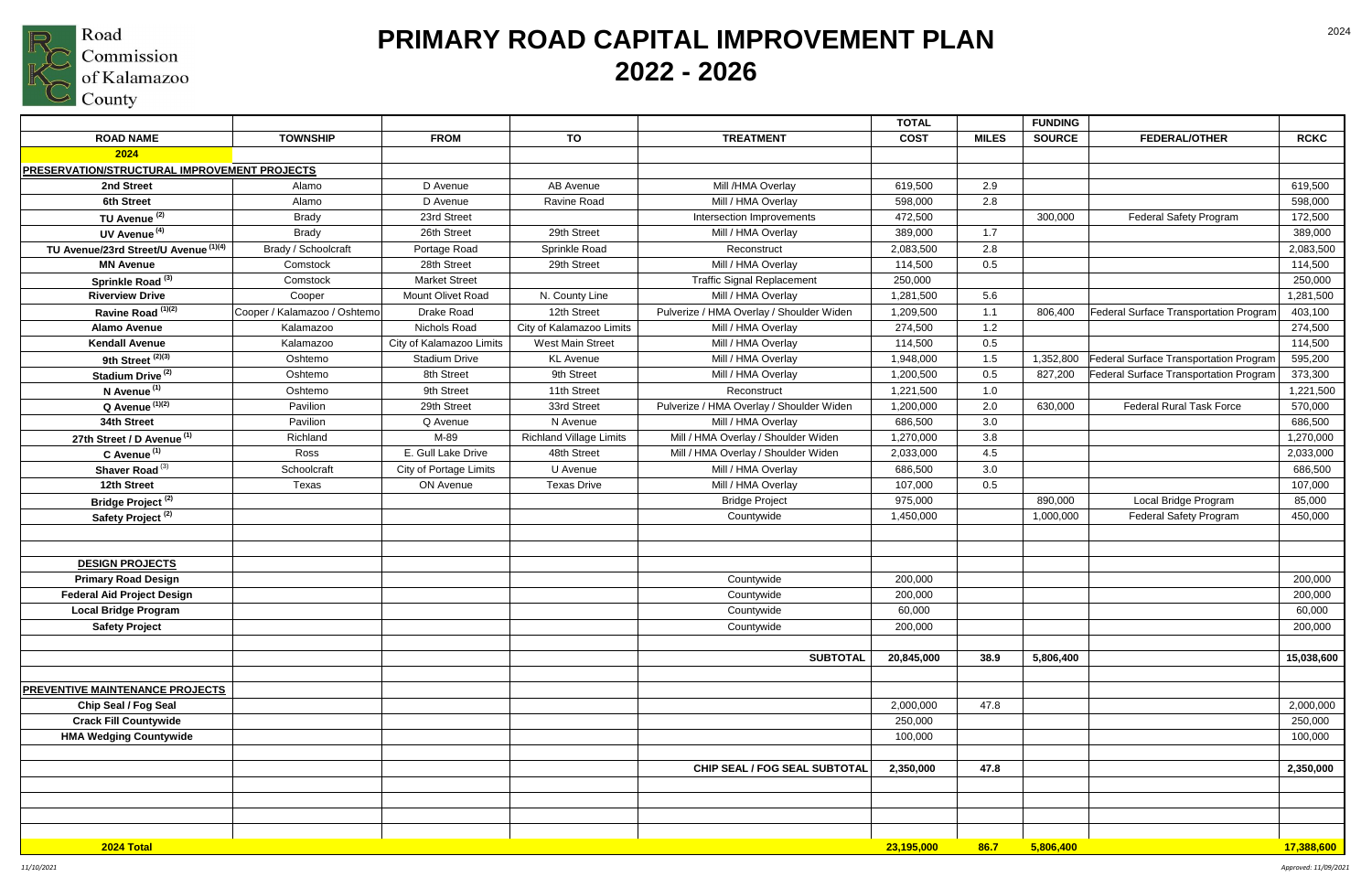

## **PRIMARY ROAD CAPITAL IMPROVEMENT PLAN 2022 - 2026**

|                                                     |                 |                    |                          |                                                                        | <b>TOTAL</b> |              | <b>FUNDING</b> |                                        |             |
|-----------------------------------------------------|-----------------|--------------------|--------------------------|------------------------------------------------------------------------|--------------|--------------|----------------|----------------------------------------|-------------|
| <b>ROAD NAME</b>                                    | <b>TOWNSHIP</b> | <b>FROM</b>        | TO                       | <b>TREATMENT</b>                                                       | <b>COST</b>  | <b>MILES</b> | <b>SOURCE</b>  | <b>FEDERAL/OTHER</b>                   | <b>RCKC</b> |
| 2025                                                |                 |                    |                          |                                                                        |              |              |                |                                        |             |
| <b>PRESERVATION/STRUCTURAL IMPROVEMENT PROJECTS</b> |                 |                    |                          |                                                                        |              |              |                |                                        |             |
| 1st Street                                          | Alamo           | AB Avenue          | N. County Line           | Mill / HMA Overlay                                                     | 128,000      | 0.6          |                |                                        | 128,000     |
| <b>6th Street</b>                                   | Alamo / Oshtemo | H Avenue           | F Avenue                 | Mill / HMA Overlay                                                     | 427,000      | 2.0          |                |                                        | 427,000     |
| <b>B</b> Avenue                                     | Alamo           | <b>Ravine Road</b> | 12th Street              | Mill / HMA Overlay                                                     | 512,500      | 2.4          |                |                                        | 512,500     |
| 29th Street                                         | <b>Brady</b>    | W Avenue           | U Avenue                 | Mill / HMA Overlay                                                     | 427,000      | 2.0          |                |                                        | 427,000     |
| 32nd Street <sup>(1)</sup>                          | <b>Brady</b>    | S. County Line     | X Avenue                 | Pulverize / HMA Paving / Culvert                                       | 1,900,000    | 2.0          |                |                                        | 1,900,000   |
| Y Avenue                                            | <b>Brady</b>    | 24th Street        | 27th Street              | Mill / HMA Overlay                                                     | 295,500      | 1.5          |                |                                        | 295,500     |
| 42nd Street                                         | Climax          | <b>TS Avenue</b>   | S Avenue                 | Mill / HMA Overlay                                                     | 148,000      | 0.6          |                |                                        | 148,000     |
| E. Michigan Avenue                                  | Charleston      | 40th Street        | <b>Mercury Drive</b>     | Mill / HMA Overlay                                                     | 788,500      | 4.0          |                |                                        | 788,500     |
| ML Avenue (1)(2)                                    | Comstock        | 26th Street        | 28th Street              | Pulverize / HMA Overlay / Shoulder Widen                               | 1,088,500    | 1.0          | 748,800        | Federal Surface Transportation Program | 339,700     |
| ML Avenue <sup>(2)</sup>                            | Comstock        | Sprinkle Road      | 26th Street              | Pulverize / HMA Overlay / Shoulder Widen                               | 1,413,000    | 1.0          | 936,000        | Federal Surface Transportation Program | 477,000     |
| <b>Brook Drive</b>                                  | Kalamazoo       | W. Main Street     | City of Kalamazoo Limits | Mill / HMA Overlay                                                     | 160,000      | 0.7          |                |                                        | 160,000     |
| <b>Nichols Road</b>                                 | Kalamazoo       | Ravine Road        | <b>Barney Road</b>       | Mill / HMA Overlay                                                     | 111,000      | 0.3          |                |                                        | 111,000     |
| Squires Drive <sup>(2)</sup>                        | Kalamazoo       | Drake Road         | Ravine Road              | Pulverize / HMA Overlay / Shoulder Widen /<br>Intersection Improvement | 1,306,000    | 0.4          | 864,800        | Federal Surface Transportation Program | 441,200     |
| 2nd Street <sup>(1)</sup>                           | Oshtemo         | $M-43$             | G Avenue                 | Mill / HMA Overlay / Shoulder Widen                                    | 1,050,000    | 2.5          |                |                                        | 1,050,000   |
| 8th Street <sup>(1)</sup>                           | Prairie Ronde   | <b>TU Avenue</b>   | 2500' N. of TU Avenue    | Reconstruct                                                            | 2,710,000    | 0.5          |                |                                        | 2,710,000   |
| 8th Street                                          | Prairie Ronde   | W Avenue           | U Avenue                 | <b>HMA Overlay</b>                                                     | 328,500      | 2.0          |                |                                        | 328,500     |
| W Avenue <sup>(1)</sup>                             | Prairie Ronde   | 2nd Street         | 4th Street               | Reconstruct                                                            | 1,235,000    | 1.0          |                |                                        | 1,235,000   |
| <b>G</b> Avenue                                     | Richland        | M-343              | 32nd Street              | Mill / HMA Overlay                                                     | 598,000      | 2.8          |                |                                        | 598,000     |
| 37th Street                                         | Ross            | G Avenue           | M-89                     | Mill / HMA Overlay                                                     | 552,000      | 2.8          |                |                                        | 504,000     |
| D Avenue                                            | Ross            | 37th Street N.     | 37th Street S.           | Mill / HMA Overlay                                                     | 119,500      | 0.3          |                |                                        | 119,500     |
| O Avenue                                            | Texas           | 8th Street         | 9th Street               | Mill / HMA Overlay                                                     | 107,000      | 0.5          |                |                                        | 107,000     |
| <b>PQ Avenue</b>                                    | Texas           | 5th Street         | 6th Street               | Mill / HMA Overlay                                                     | 107,000      | 0.5          |                |                                        | 107,000     |
| 38th Street                                         | Wakeshma        | S. County Line     | W Avenue                 | Mill / HMA Overlay                                                     | 640,500      | 3.0          |                |                                        | 640,500     |
| W Avenue $(1)(2)$                                   | Wakeshma        | 44th Street        | 47th Street              | Pulverize / HMA Overlay / Shoulder Widen                               | 1,200,000    | 1.5          | 650,000        | <b>Federal Rural Task Force</b>        | 550,000     |
| Bridge Project <sup>(2)</sup>                       |                 |                    |                          | <b>Bridge Project</b>                                                  | 940,000      |              | 890,000        | Local Bridge Program                   | 50,000      |
| Safety Project <sup>(2)</sup>                       |                 |                    |                          | Countywide                                                             | 1,450,000    |              | 1,000,000      | <b>Federal Safety Program</b>          | 450,000     |
|                                                     |                 |                    |                          |                                                                        |              |              |                |                                        |             |
| <b>DESIGN PROJECTS</b>                              |                 |                    |                          |                                                                        |              |              |                |                                        |             |
| <b>Primary Road Design</b>                          |                 |                    |                          | Countywide                                                             | 220,000      |              |                |                                        | 220,000     |
| <b>Federal Aid Project Design</b>                   |                 |                    |                          | Countywide                                                             | 220,000      |              |                |                                        | 220,000     |
| <b>Local Bridge Program</b>                         |                 |                    |                          | Countywide                                                             | 70,000       |              |                |                                        | 70,000      |
| <b>Safety Project</b>                               |                 |                    |                          | Countywide                                                             | 220,000      |              |                |                                        | 220,000     |
|                                                     |                 |                    |                          |                                                                        |              |              |                |                                        |             |
|                                                     |                 |                    |                          | <b>SUBTOTAL</b>                                                        | 20,845,737   | 35.9         | 5,089,600      |                                        | 15,334,900  |
| <b>PREVENTIVE MAINTENANCE PROJECTS</b>              |                 |                    |                          |                                                                        |              |              |                |                                        |             |
| <b>Chip Seal / Fog Seal</b>                         |                 |                    |                          |                                                                        | 2,000,000    | 47.8         |                |                                        | 2,000,000   |
| <b>Crack Fill Countywide</b>                        |                 |                    |                          |                                                                        | 250,000      |              |                |                                        | 250,000     |
| <b>HMA Wedging Countywide</b>                       |                 |                    |                          |                                                                        | 100,000      |              |                |                                        | 100,000     |
|                                                     |                 |                    |                          |                                                                        |              |              |                |                                        |             |
|                                                     |                 |                    |                          | CHIP SEAL / FOG SEAL SUBTOTAL                                          | 2,350,000    | 47.8         |                |                                        | 2,350,000   |
|                                                     |                 |                    |                          |                                                                        |              |              |                |                                        |             |
| 2025 Total                                          |                 |                    |                          |                                                                        | 23,195,737   | 83.6         | 5,089,600      |                                        | 17,684,900  |

*11/10/2021 Approved: 11/09/2021*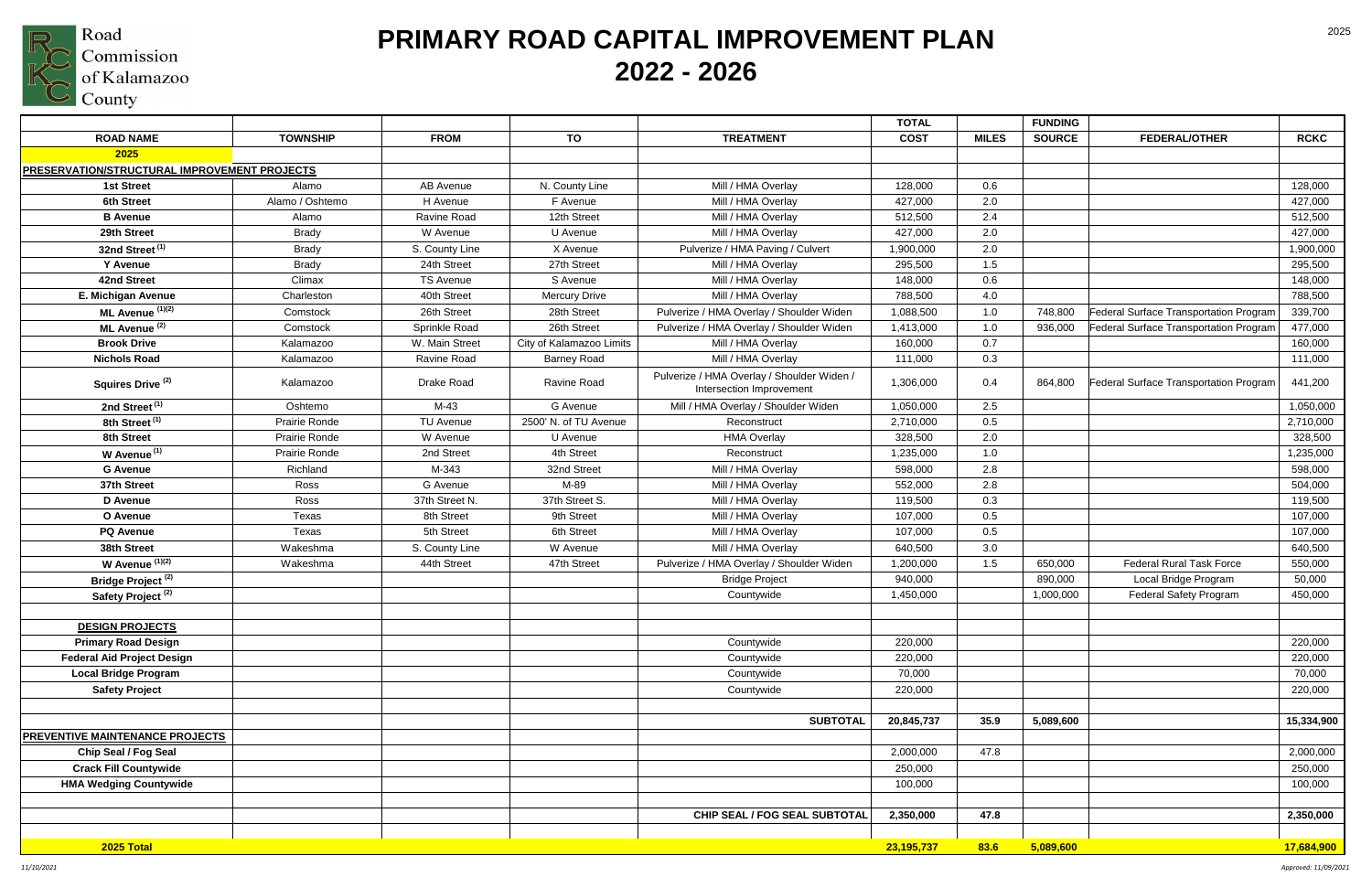

|                                              |                       |                            |                                |                                          | <b>TOTAL</b> |              | <b>FUNDING</b> |                                        |             |
|----------------------------------------------|-----------------------|----------------------------|--------------------------------|------------------------------------------|--------------|--------------|----------------|----------------------------------------|-------------|
| <b>ROAD NAME</b>                             | <b>TOWNSHIP</b>       | <b>FROM</b>                | TO                             | <b>TREATMENT</b>                         | <b>COST</b>  | <b>MILES</b> | <b>SOURCE</b>  | <b>FEDERAL/OTHER</b>                   | <b>RCKC</b> |
| 2026                                         |                       |                            |                                |                                          |              |              |                |                                        |             |
| PRESERVATION/STRUCTURAL IMPROVEMENT PROJECTS |                       |                            |                                |                                          |              |              |                |                                        |             |
| <b>1st Street</b>                            | Alamo                 | AB Avenue                  | N. County Line                 | Mill / HMA Overlay                       | 126,500      | 0.6          |                |                                        | 126,500     |
| 31st Street / X Avenue (1)                   | <b>Brady</b>          | X Avenue                   | 32nd Street                    | Pulverize / HMA Paving / Bridge Rehab    | 1,030,000    | 1.8          |                |                                        | 1,030,000   |
| U Avenue <sup>(1)</sup>                      | <b>Brady</b>          | 32nd Street                | 36th Street                    | Pulverize / HMA Paving                   | 864,000      | 2.0          |                |                                        | 864,000     |
| <b>W</b> Avenue                              | <b>Brady</b>          | Vicksburg Village Limits   | 36th Street                    | Mill / HMA Overlay                       | 1,293,500    | 5.3          |                |                                        | 1,293,500   |
| <b>YZ Avenue</b>                             | <b>Brady</b>          | 27th Street                | 32nd Street                    | Mill / HMA Overlay                       | 493,000      | 2.5          |                |                                        | 493,000     |
| 40th Street                                  | Charleston            | <b>MN Avenue</b>           | $I-94$                         | Mill / HMA Overlay                       | 390,500      | 2.0          |                |                                        | 390,500     |
| Miller Drive <sup>(4)</sup>                  | Charleston / Comstock | 0.2 mile E. of 35th Street | 38th Street                    | Mill / HMA Paving / Culvert              | 1,160,000    | 1.5          |                |                                        | 1,160,000   |
| Comstock Avenue <sup>(2)</sup>               | Comstock              | Sprinkle Road              | <b>River Street</b>            | Mill / HMA Overlay                       | 1,565,000    | 0.9          | 1,109,600      | Federal Surface Transportation Program | 455,400     |
| <b>E. Main Street</b>                        | Comstock              | Sprinkle Road              | 33rd Street                    | Mill / HMA Overlay                       | 961,000      | 4.5          |                |                                        | 961,000     |
| ML Avenue $(1)(2)$                           | Comstock              | 28th Street                | 31st Street                    | Pulverize / HMA Overlay / Shoulder Widen | 1,670,000    | 1.5          | 1,168,000      | Federal Surface Transportation Program | 502,000     |
| <b>Douglas Avenue</b>                        | Cooper                | G Avenue                   | <b>B</b> Avenue                | Mill / HMA Overlay                       | 1,306,000    | 5.3          |                |                                        | 1,306,000   |
| 9th Street <sup>(2)(3)</sup>                 | Oshtemo               | <b>KL</b> Avenue           | W. Main Street (M-43)          | Mill / HMA Overlay                       | 1,863,500    | 1.1          | 1,300,000      | Federal Surface Transportation Program | 563,500     |
| $Q$ Avenue $(1)(2)$                          | Pavilion              | 33rd Street                | 36th Street                    | Pulverize / HMA Overlay / Shoulder Widen | 900,000      | 1.5          | 650,000        | <b>Federal Rural Task Force</b>        | 250,000     |
| <b>QR Avenue</b>                             | Pavilion              | 25th Street                | 29th Street                    | Mill / HMA Overlay                       | 384,500      | 1.8          |                |                                        | 384,500     |
| <b>W</b> Avenue                              | Prairie Ronde         | W. County Line             | 2nd Street                     | Mill / HMA Overlay                       | 213,500      | 1.0          |                |                                        | 213,500     |
| <b>W</b> Avenue                              | Prairie Ronde         | 8th Street                 | Schoolcraft Village Limits     | Mill / HMA Overlay                       | 427,000      | 2.0          |                |                                        | 427,000     |
| 32nd Street                                  | Richland              | G Avenue                   | <b>Richland Village Limits</b> | Mill / HMA Overlay                       | 515,500      | 2.6          |                |                                        | 515,500     |
| <b>W. Gull Lake Drive</b>                    | Richland              | CD Avenue                  | $M-43$                         | Mill / HMA Overlay                       | 515,500      | 2.6          |                |                                        | 515,500     |
| <b>Augusta Drive</b>                         | Ross                  | Augusta Village Limits     | E. County Line                 | Mill / HMA Overlay                       | 598,000      | 2.8          |                |                                        | 598,000     |
| Y Avenue <sup>(1)</sup>                      | Schoolcraft           | Portage Road               | 24th Street                    | Pulverize / HMA Overlay                  | 840,000      | 2.1          |                |                                        | 840,000     |
| 6th Street                                   | Texas                 | PQ Avenue                  | N Avenue                       | Mill / HMA Overlay                       | 320,500      | 1.5          |                |                                        | 320,500     |
| 12th Street <sup>(1)</sup>                   | Texas                 | S Avenue                   | Q Avenue                       | Mill / HMA Overlay / Shoulder Widen      | 450,000      | 2.0          |                |                                        | 450,000     |
| <b>S</b> Avenue                              | Texas                 | W. County Line             | 8th Street                     | Mill / HMA Overlay                       | 854,000      | 4.0          |                |                                        | 854,000     |
| Bridge Project <sup>(2)</sup>                |                       |                            |                                | <b>Bridge Project</b>                    | 940,000      |              | 890,000        | Local Bridge Program                   | 50,000      |
| Safety Project <sup>(2)</sup>                |                       |                            |                                | Countywide                               | 1,450,000    |              | 1,000,000      | <b>Federal Safety Program</b>          | 450,000     |
|                                              |                       |                            |                                |                                          |              |              |                |                                        |             |
|                                              |                       |                            |                                |                                          |              |              |                |                                        |             |
| <b>DESIGN PROJECTS</b>                       |                       |                            |                                |                                          |              |              |                |                                        |             |
| <b>Primary Road Design</b>                   |                       |                            |                                | Countywide                               | 220,000      |              |                |                                        | 220,000     |
| <b>Federal Aid Project Design</b>            |                       |                            |                                | Countywide                               | 220,000      |              |                |                                        | 220,000     |
| <b>Local Bridge Program</b>                  |                       |                            |                                | Countywide                               | 70,000       |              |                |                                        | 70,000      |
| <b>Safety Project</b>                        |                       |                            |                                | Countywide                               | 220,000      |              |                |                                        | 220,000     |
|                                              |                       |                            |                                |                                          |              |              |                |                                        |             |
|                                              |                       |                            |                                |                                          |              |              |                |                                        |             |
|                                              |                       |                            |                                |                                          |              |              |                |                                        |             |
|                                              |                       |                            |                                |                                          |              |              |                |                                        |             |
|                                              |                       |                            |                                |                                          |              |              |                |                                        |             |
|                                              |                       |                            |                                |                                          |              |              |                |                                        |             |
|                                              |                       |                            |                                |                                          |              |              |                |                                        |             |
|                                              |                       |                            |                                |                                          |              |              |                |                                        |             |
|                                              |                       |                            |                                |                                          |              |              |                |                                        |             |
|                                              |                       |                            |                                |                                          |              |              |                |                                        |             |
|                                              |                       |                            |                                | <b>SUBTOTAL</b>                          | 22,485,561   | 52.8         | 6,117,600      |                                        | 15,743,900  |